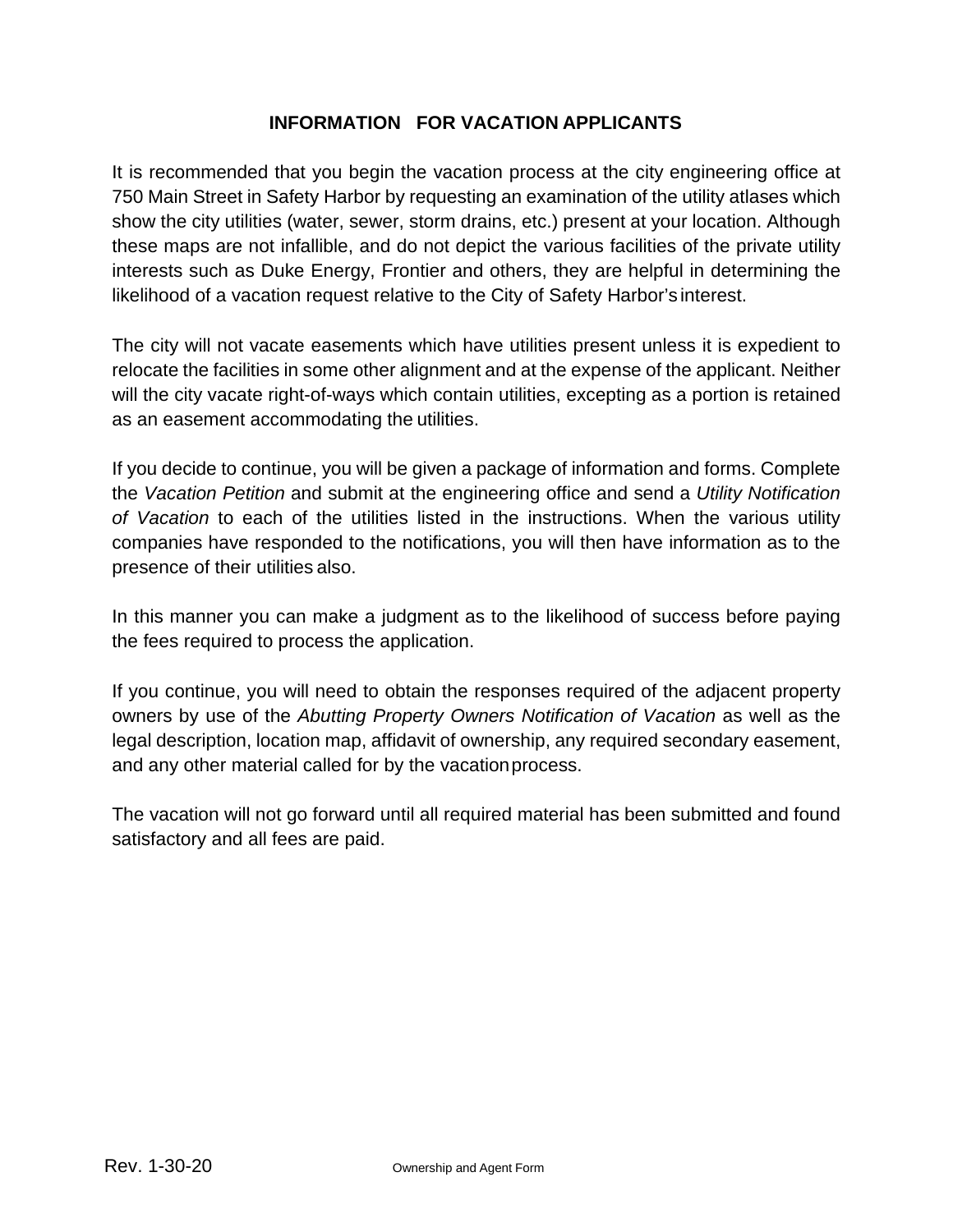#### **VACATIONS – DUTIES OF THE PARTIES**

#### Applicant

- 1. Collects responses to Utility Notifications
- 2. Collects responses to notifications to adjacent property owners
- 3. Provides legal description from Registered Land Surveyor
- 4. Provides any secondary easement required to get release for subject vacation
- 5. Brings all material to Engineering Pays all fees

#### City Engineering

- 1. Receives and provides instructions to Applicant
- 2. Collects responses from
	- a. Engineering
	- b. Public Works Streets & Storm Water
	- c. Public Works Water & Sewer
	- d. Public Works Sanitation
	- e. Community Development Building
	- f. Community Development Planning & Zoning
	- g. Fire
- 3. Checks Legal Description, Secondary Easements, all responses and materials
- 4. Prepares Agenda Memo and submits to City Clerk
- 5. Mails written notice to all property owners within a 500 feet of the property at least 7 days prior to Commission Meeting, and posts property at least 5 days prior to Commission Meeting.

#### City Clerk

- 1. City Clerk schedules for CC meeting
- 2. City Commission denies or approves by Resolution
- 3. City Clerk records instruments, notifies applicant, handles closure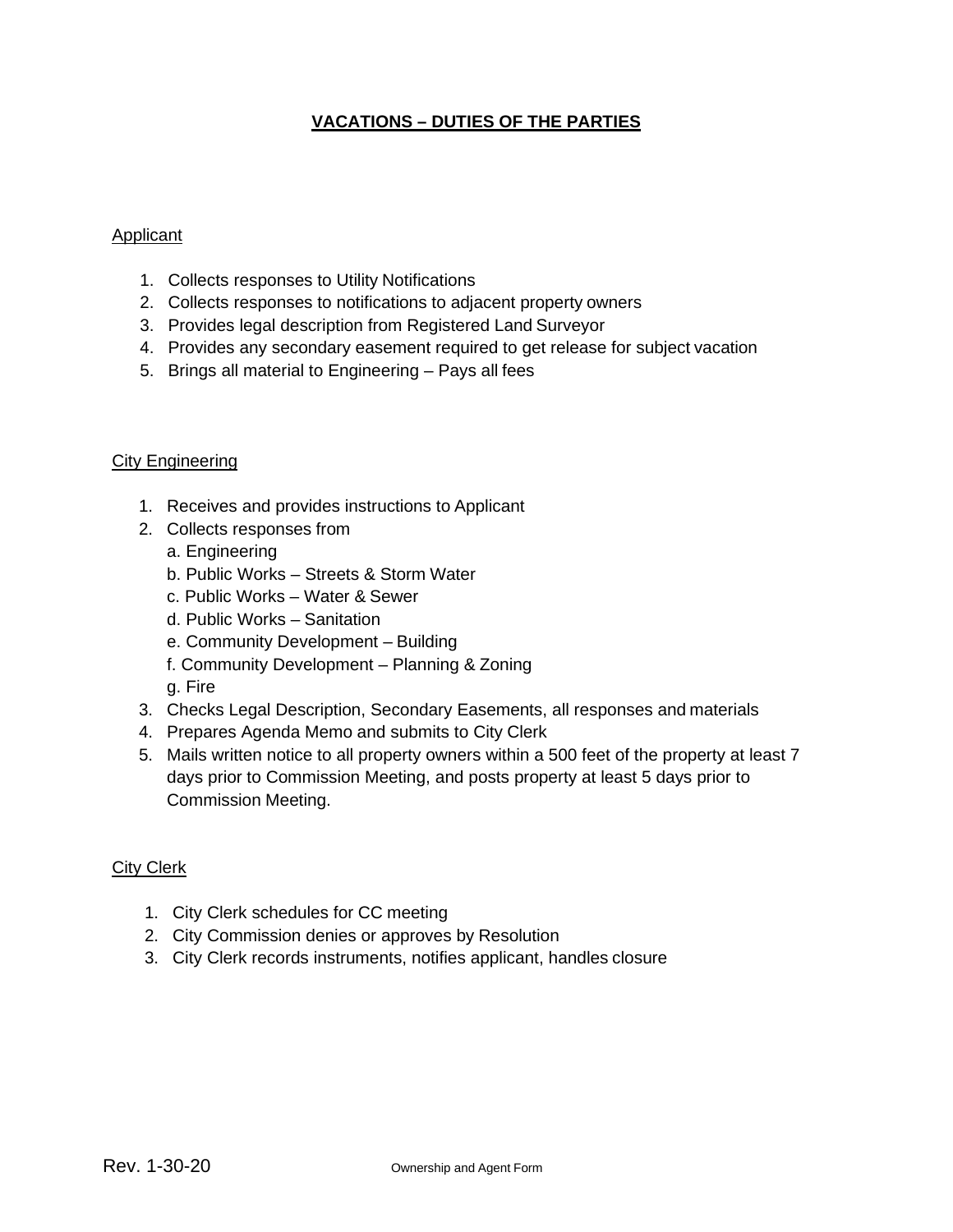#### CITY OF SAFETY HARBOR

#### Engineering Department

#### 750 Main Street, Safety Harbor, Florida 34695 (727) 724-1555

## VACATION PETITION INSTRUCTIONS

Application fee ……. \$150 (rights-of-way, alleyways, easements) Public Notice fee …. \$25.00 (rights-of-way/alleyways/easements)

The Applicant shall provide the following:

- 1. Legal Description. This is a written description of exactly what you are requesting to vacate. *A lot survey is not sufficient*. To be in compliance with the Florida Administrative Code the legal description for a petition must be prepared by a registered professional land surveyor and have his original signature and seal attached.
- 2. Survey map, if available, or location map.
- 3. Statement of the action requested including all reasons or justifications for the request and the intended use of the property.
- 4. Letters of "No Objection" from the following:
	- (a) Duke Energy
	- (b) Frontier
	- (c) Spectrum
	- (d) City of Clearwater Gas System
	- (e) Pin. Co. Public Works, R-O-W Div. (if property located north of State Road 580)
	- (f) WOW (cable)
	- (g) City of St. Petersburg, Public Utilities Department
- 5. Before a public hearing can be scheduled, any easements and/or rights-of-way necessary to satisfy letters of "no objection" must have a legal description written, signed and sealed by a registered professional land surveyor; be executed; and delivered to this office for review.
- 6. Names and addresses of abutting property owners. Abutting includes owners of any lot or parcel of land which shares all or part of a common lot line with or that is immediately adjacent to or contiguous with the easement or public right-of-way to be vacated.
- 7. Completed Petition and required fees to the Engineering office.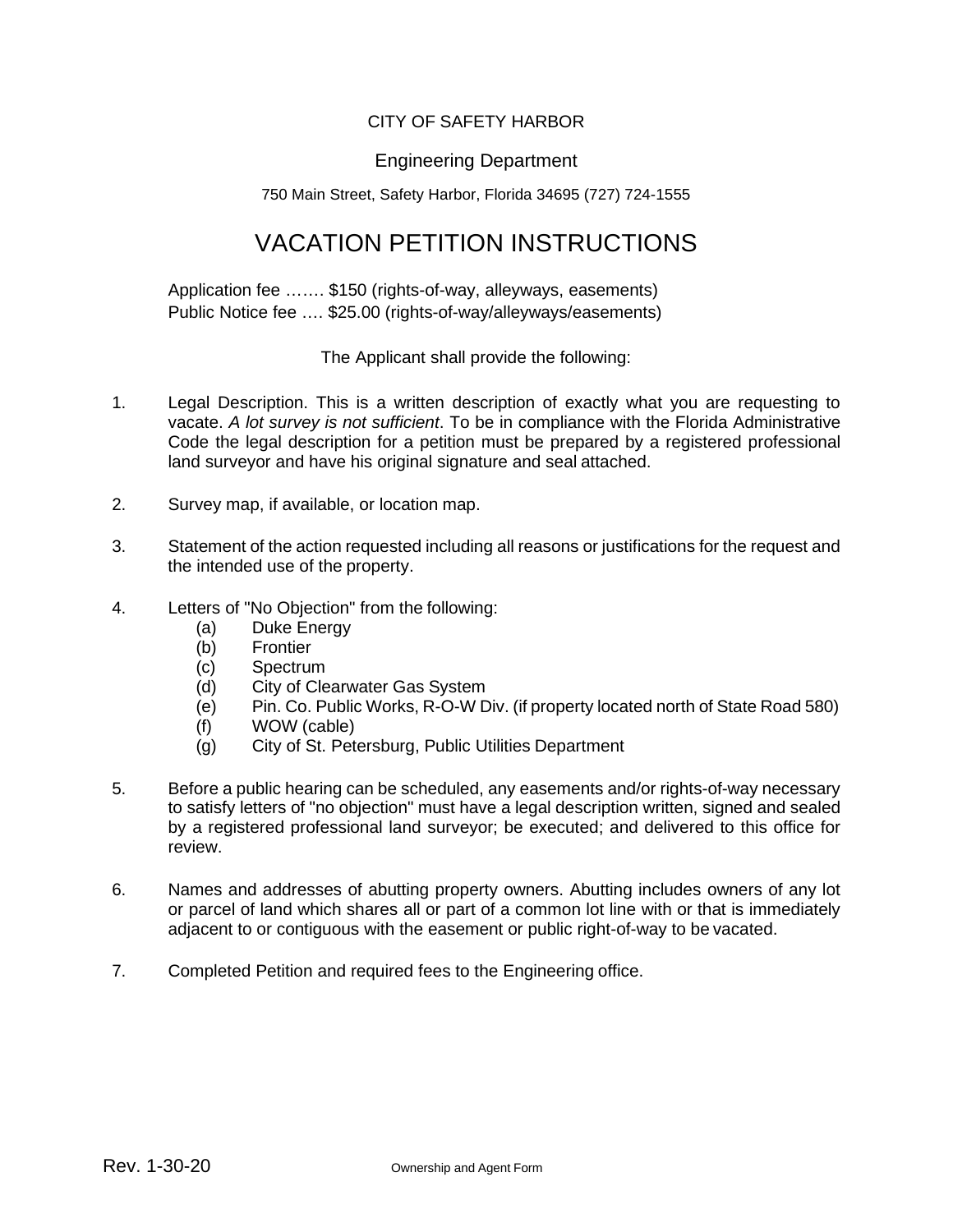

**FILE # DATE RECEIVED:**

# VACATION PETITION

#### **PROPERTY OWNER** please use black ink

| Name                           |                               |                             |           |       |
|--------------------------------|-------------------------------|-----------------------------|-----------|-------|
|                                |                               |                             | State Zip |       |
|                                | Home $\#$ Mork $\#$ Mork $\#$ |                             |           |       |
|                                |                               |                             |           |       |
| <b>GENERAL INFORMATION</b>     |                               |                             |           |       |
|                                |                               |                             |           | Other |
| <b>Address of Property:</b>    |                               |                             |           |       |
|                                |                               | Name of Subdivision         |           |       |
|                                |                               |                             |           |       |
|                                |                               | $\overline{\phantom{a}}$ No |           |       |
| Legal Description of Vacation: |                               |                             |           |       |

### **REASONS AND JUSTIFICATIONS FOR THIS REQUEST:**

### **The following MUST be furnished with this application (please check √)**

| <b>Completed Application Form</b>                                         |
|---------------------------------------------------------------------------|
| Application Fee of \$150.00 (Rights-of-Way, Easements and Alleyways)      |
| Public Notice Fee of \$25.00 (Rights-of-Way, Easements and Alleyways)     |
| Proof of Ownership (Copy of Warranty Deed, Title Certificate, etc.)       |
| <b>Legal Description</b>                                                  |
| Letters of "No Objection" from all parties with easement rights           |
| Names and Addresses of Abutting Property Owners                           |
| No Abutting Property Owners _______ Yes (list on separate sheet of paper) |

#### APPLICATIONS PROCESSING MUST BE COMPLETE AND FEE(S) PAID PRIOR TO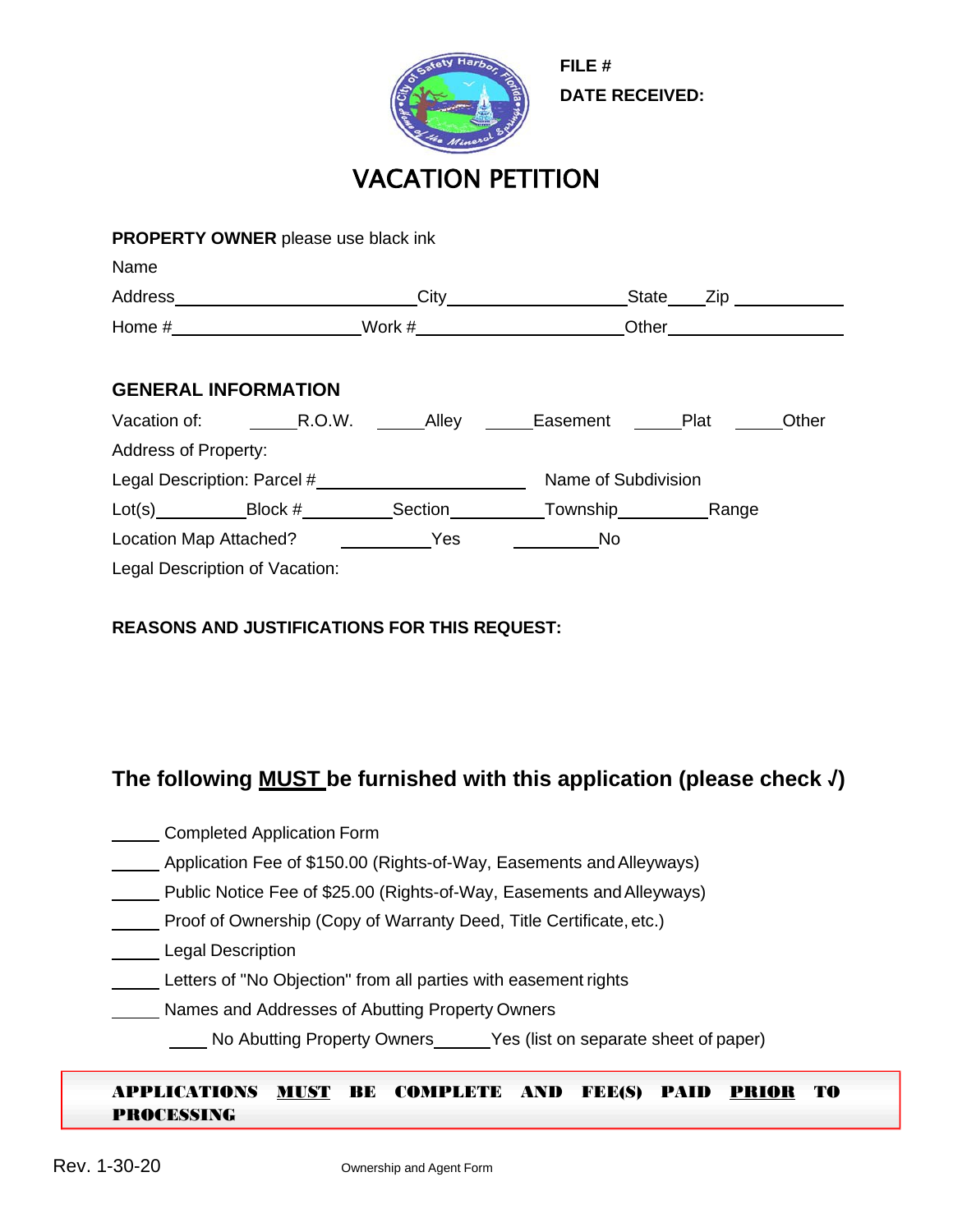### **AFFIDAVIT OF OWNERSHIP AND APPOINTMENT OF AUTHORIZED AGENT**

| $I/We$ .                                                                                             | certify that I/we |      |
|------------------------------------------------------------------------------------------------------|-------------------|------|
| is/are the sole owner(s) of the property located at                                                  |                   | . as |
| further described within this application to vacate, and have authority to appoint the agent         |                   |      |
| authorized herein without the consent or joinder of any other party. The names of all parties to any |                   |      |
| existing contract for sale or any options to purchase are filed with this application to vacate.     |                   |      |

I/We hereby state that the vacation requested by this application will not cause injury to or otherwise affect any surrounding property owners, and that the property requested to be vacated does not now serve and is not needed for any public purpose.

I/We hereby appoint as as as my/our duly authorized agent(s). I/We certify that the agents(s) is/are authorized to provide subject matter on this application to vacate, whether verbal or written, and appear and act on our behalf at any public hearing(s) involving this application to vacate.

Further, it is understood that this application to vacate must be complete and accurate and any required fees paid prior to processing.

| Printed Name of Property Owner                                                              | Signature | Date      |
|---------------------------------------------------------------------------------------------|-----------|-----------|
| Printed Name of Property Owner                                                              | Signature | Date      |
| <b>STATE OF FLORIDA</b><br><b>COUNTY OF PINELLAS</b>                                        |           |           |
| The foregoing instrument was acknowledged before me by means of $\Box$ physical presence or |           |           |
| $\Box$ bnline notarization, this $\_\_\_$ day of $\_\_\_\_\_$ 20 by $\_\_\_\_\_\_\_\_\_$    |           |           |
| a Florida municipal corporation, on behalf of the corporation. He/she                       |           |           |
| <b>STAMP</b>                                                                                |           | Signature |
|                                                                                             |           |           |
|                                                                                             |           |           |
|                                                                                             |           |           |
|                                                                                             |           |           |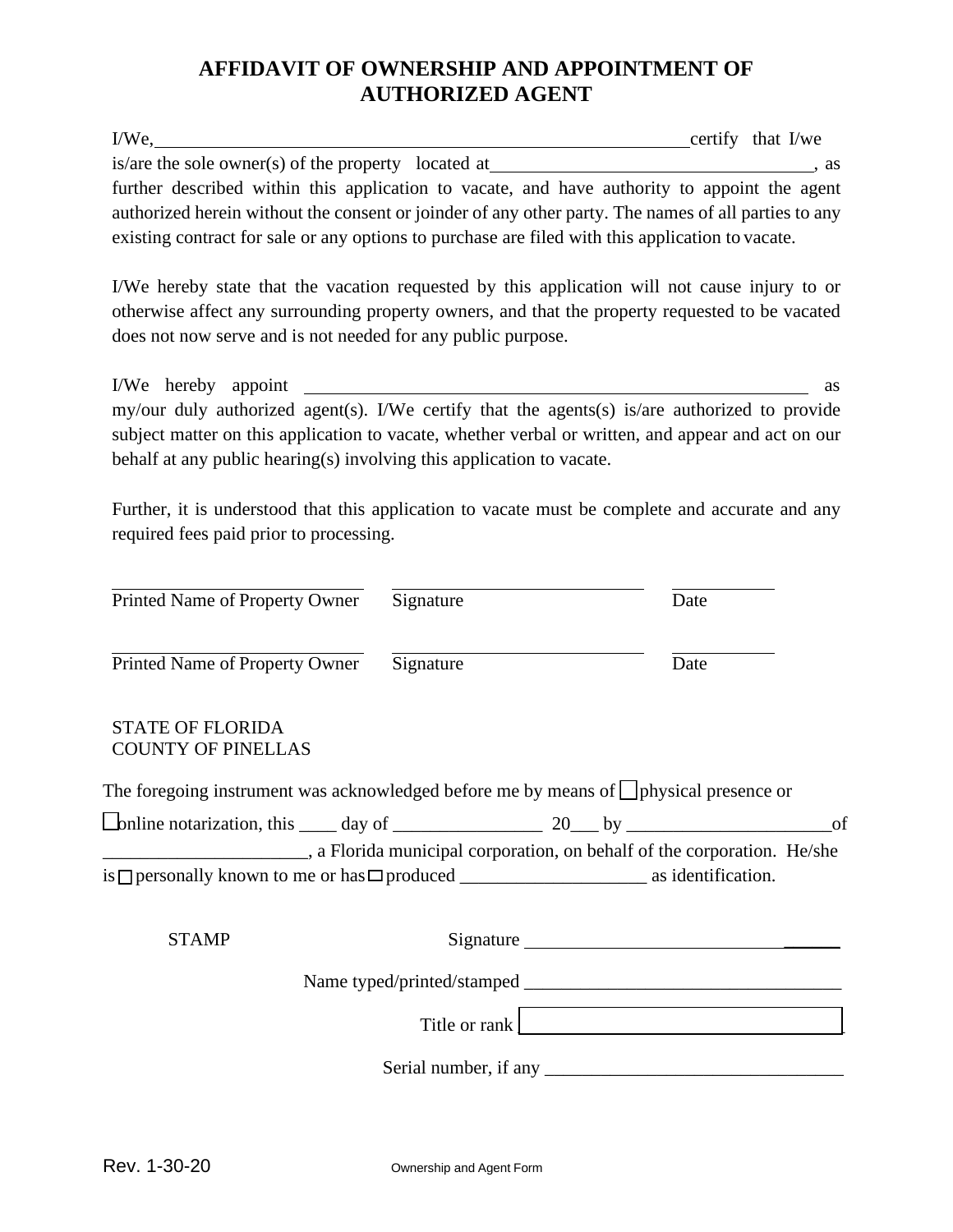| agent(s) for relating to any                                                                     |                |      |  |
|--------------------------------------------------------------------------------------------------|----------------|------|--|
| matters associated with this application to vacate.                                              |                |      |  |
| Printed Name of Appointed Agent Signature                                                        |                | Date |  |
| Printed Name of Appointed Agent                                                                  | Signature      | Date |  |
| <b>STATE OF FLORIDA</b><br><b>COUNTY OF PINELLAS</b>                                             |                |      |  |
| The foregoing instrument was acknowledged before me by means of $\Box$ physical presence or      |                |      |  |
| $\Box$ online notarization, this _____ day of _____________, 20___, by _______________________,  |                |      |  |
| corporation, on behalf of the corporation. He/she is $\Box$ personally known to me or $\Box$ has |                |      |  |
|                                                                                                  |                |      |  |
|                                                                                                  |                |      |  |
|                                                                                                  | Title of rank: |      |  |
|                                                                                                  |                |      |  |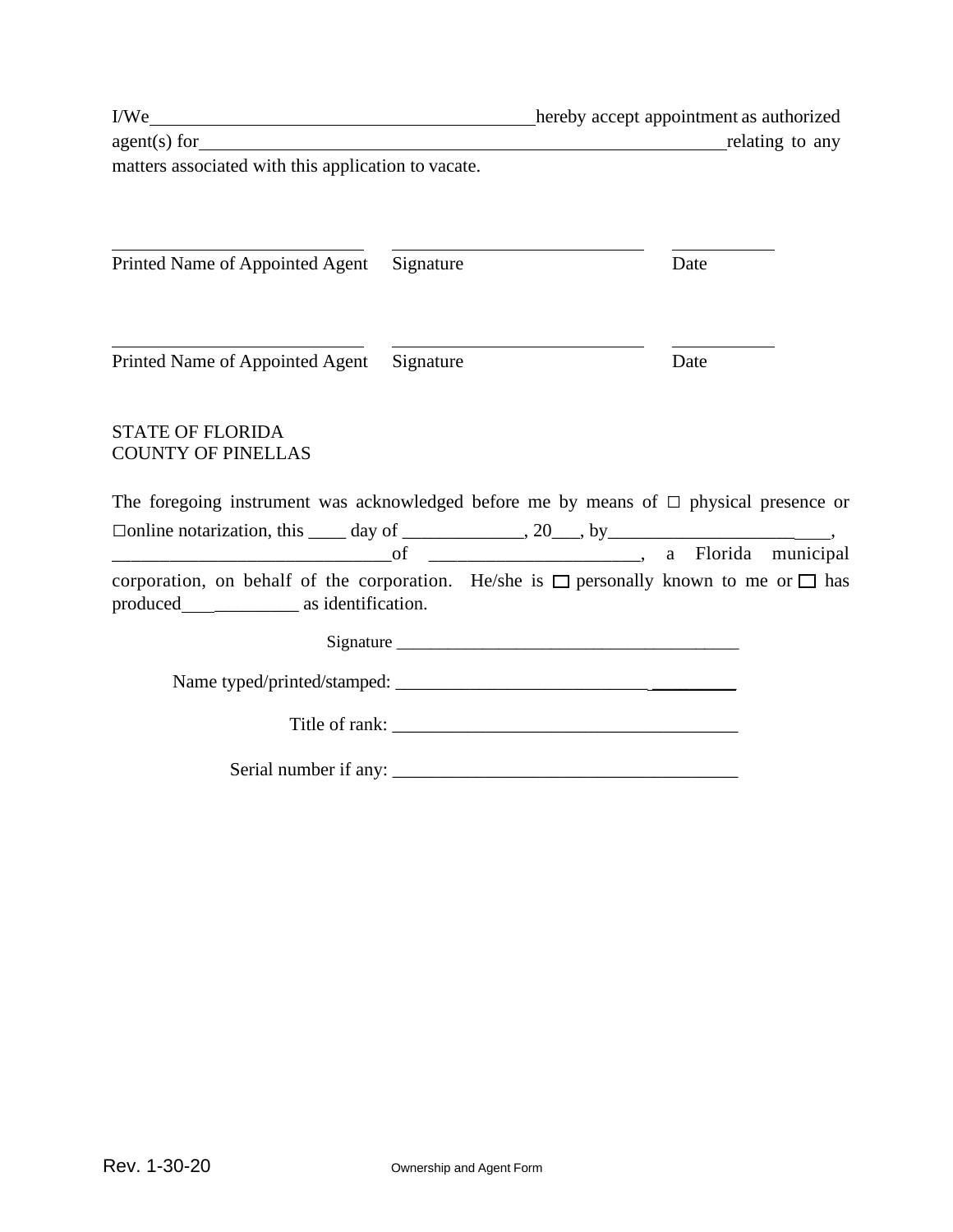### UTILITY NOTIFICATIONS TO BE SENT TO THE FOLLOWING:

- 1. Kevin O'Dell Duke Energy 2166 Palmetto St., Bldg. A Phone: 562-5662 Clearwater, FL 33765 Fax: 562-5686
- 2. Mike Little Lakeland, FL 33801
- 3. Ted Bingham Spectrum formerly Bright House Networks Phone: 329-2847 700 Carillon Parkway, Suite 6 Fax: 329-2845<br>St. Petersburg, FL 33716-1101 Fax: 6 (notify Mr. Binghai
- 4. Alex McFarlane, Engineering Technician Phone: 562-4900, Ext. 7425 City of Clearwater Gas System Fax: 562-4904 400 N. Myrtle Ave. Clearwater, FL 33755
- 5. James Meloy (Notify only if north of SR580)<br>Pinellas County Public Works Princess Pinellas County Public Works Pinellas County Public Works Real Estate Division, Room 105 509 East Avenue South Clearwater, FL 33756
- 6. Jay Young, Lead Field Support Technician Phone: 239-0156<br>WOW (cable) Fax: 217-2649 3001 Gandy Blvd. N. Pinellas Park, FL 33782
- 7. John Parks Phone: 893-7261 City of St. Petersburg Fax: 823-9152 Water Resources Department 1635 Third Avenue North St. Petersburg, Florida 33713

Phone: 863-682-8506 120 E. Lime St E-Mail: [Mich](mailto:Michael.e.little@ftr.com)[ael.e.little@ftr.com](mailto:ael.e.little@ftr.com)

(notify Mr. Bingham prior to sendingfax)

Fax: 217-2649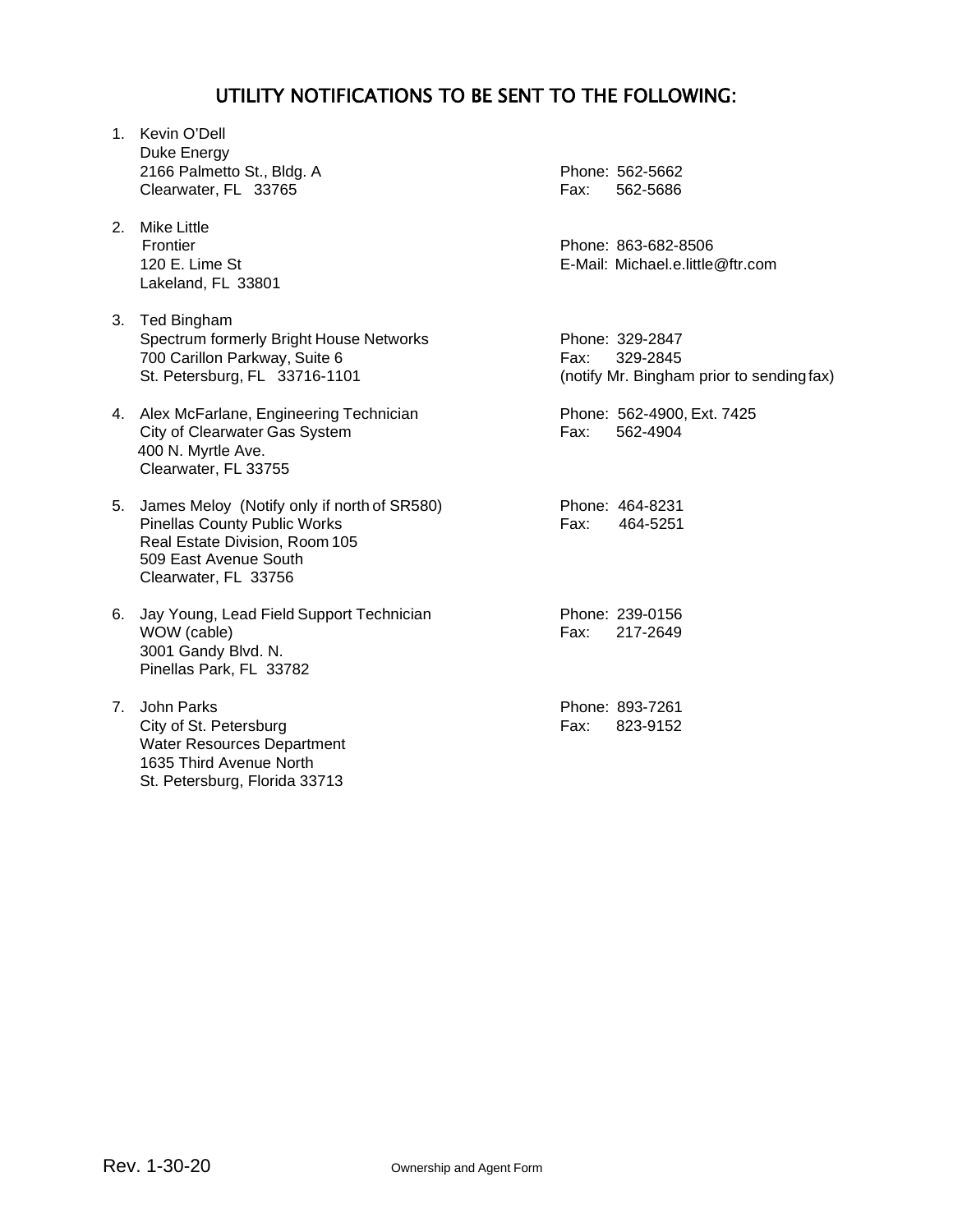# UTILITY NOTIFICATION OF VACATION

TO: NO.

#### **PLEASE PRINT OR TYPE THE INFORMATION BELOW & RETURN TO THE APPLICANT AS FOLLOWS:**

Applicant:

Address:

It is the policy of the City of Safety Harbor to notify all appropriate utility agencies for their review and comments prior to the vacation of any right-of-way, alley or easement. Therefore, it is requested that you complete this form and return to the above applicant within 30 days of receipt of notification or it will be concluded that your company has no facilities and vacation will proceed as planned.

| $In: R.O.W.$ Alley Easement Subdivision Plat Other                                                             |  |  |  |  |  |  |  |
|----------------------------------------------------------------------------------------------------------------|--|--|--|--|--|--|--|
|                                                                                                                |  |  |  |  |  |  |  |
| Lots#_______Block #_____Section____Township ___Range ____                                                      |  |  |  |  |  |  |  |
| Location Map Attached?     Yes<br><b>No</b>                                                                    |  |  |  |  |  |  |  |
| Relative to the referenced vacation, this agency's position is:                                                |  |  |  |  |  |  |  |
| NO OBJECTION - NO CONDITIONS NECESSARY                                                                         |  |  |  |  |  |  |  |
| OBJECTION - REASON:                                                                                            |  |  |  |  |  |  |  |
| NO OBJECTION SUBJECT TO THE FOLLOWING CONDITIONS:                                                              |  |  |  |  |  |  |  |
| <b>OTHER</b>                                                                                                   |  |  |  |  |  |  |  |
|                                                                                                                |  |  |  |  |  |  |  |
|                                                                                                                |  |  |  |  |  |  |  |
| Signature: <u>contained</u>                                                                                    |  |  |  |  |  |  |  |
| Print Name: Name: Name and Name and Name and Name and Name and Name and Name and Name and Name and Name and Na |  |  |  |  |  |  |  |
|                                                                                                                |  |  |  |  |  |  |  |